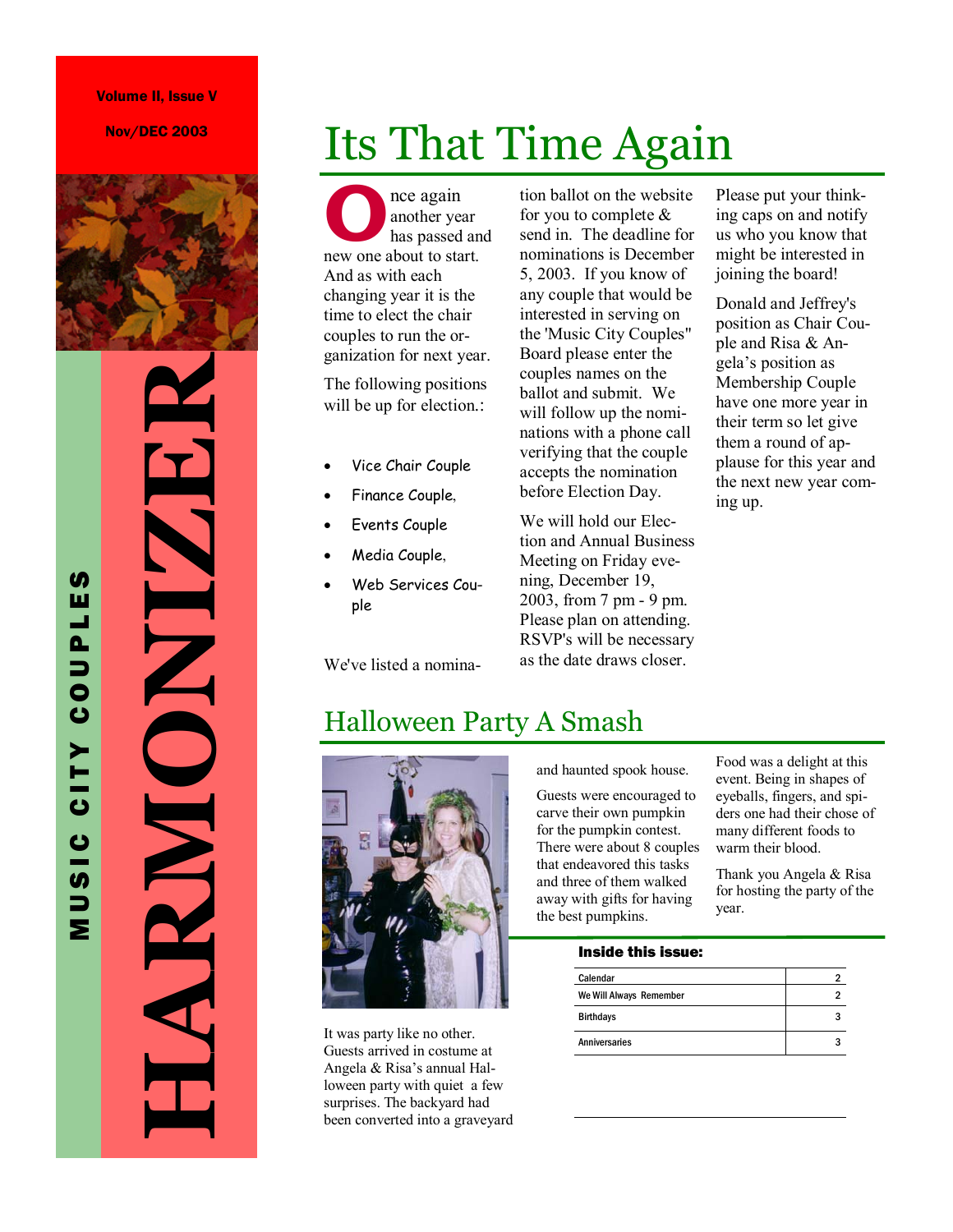## *December 2003*

| Sun | Mon           | Tue | Wed            | Thu            | Fri | Sat |
|-----|---------------|-----|----------------|----------------|-----|-----|
|     | $\mathcal{I}$ | 2   | $\mathfrak{Z}$ | $\overline{4}$ | 5   | 6   |
| 7   | $\mathcal S$  | 9   | 10             | 11             | 12  | 13  |
| 14  | 15            | 16  | 17             | 18             | 19  | 20  |
| 21  | 22            | 23  | 24             | 25             | 26  | 27  |
| 28  | 29            | 30  | 31             |                |     |     |

#### Schedule of Events

November 18: Tuesday Night Out. Always good food and food.

November 25: Becky & Evette invite you to thanksgiving dinner.

December 13: Music City Couples annual Christmas party at Stefen & Steve's House 6:30 P.M.

December 16: Tuesday Night Out. Always good food and food.

December 19: Annual Business Meeting at Donald & Jeffreys House. Come vote your new officers in.

## **www.musiccitycouples.org**

#### We Will Always Remember

Saturday, September 27, 2003, we laid to rest our very dear and special friend, Ken.

Our Music City Couples mourn the loss of a very dear and special member. Our hearts and prayers go out to Greg, who lost his partner in a car accident in Monroe, MI on Monday September 22, 2003. Ken will be greatly missed by his family, Church, many friends, and the Music City Couples here in Nashville, TN.

Ken is survived by his spouse, **Pastor Greg B**.; father & mother, Ted & Jan S.; brother & wife, Wade & Lori S.;



nieces, Jessica, Brooke, Kaysan & Ratchel; nephews, Tyler, Ryan, Braden and Colton B.; in-laws, Ann & Donald B., Anthony & Amanda, Angie & Tracy, Jana & Keith and countless friends. He graduated from The University of Arkansas, active at 1st

Baptist Church, sang in "Perfect Peace" Choral group & taught ninth grade boys. Covenant of the Cross charter member, active in leadership in worship Arts & Focus Circle. Hobbies of decorating, design and was an excellent person in hospitality. He had a great sense of humor. He was employed by SAP America as a systems consultant. Funeral services were conducted Saturday, September 23, 2003 at 11 a.m., at Spring Hill Funeral Home chapel, with Rev. Jay N. officiating

**KEN WE MISS YOU!!**